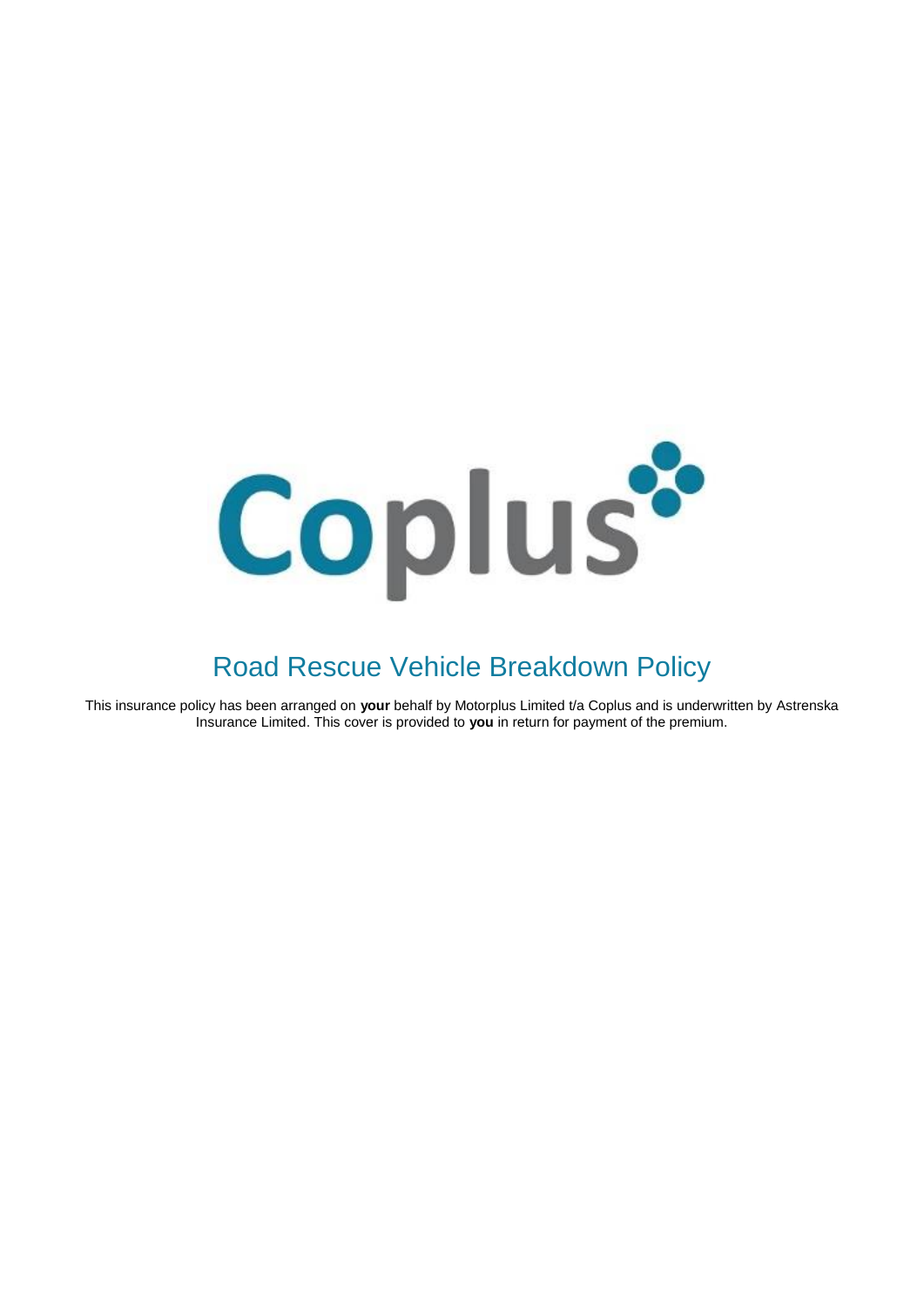

## To make a claim:

If you have broken down and need to notify us of a claim, please call our claims handler's 24 hour number

# Call: 0333 241 3400

### **Contents**

#### <span id="page-1-0"></span>**What does it cover?**

The policyholder named on the policy schedule whilst driving the vehicle registered on the policy schedule.

## <span id="page-1-1"></span>**What criteria apply?**

- This policy is available in respect of vehicles aged up to 15 years old from the date of first registration;
- Valid motor insurance must be held in respect of the vehicle at all times;
- Vehicles must be located within the territorial limits when cover is purchased and commences;
- This policy is not an alternative to the routine servicing or maintenance of any vehicle.  $\bullet$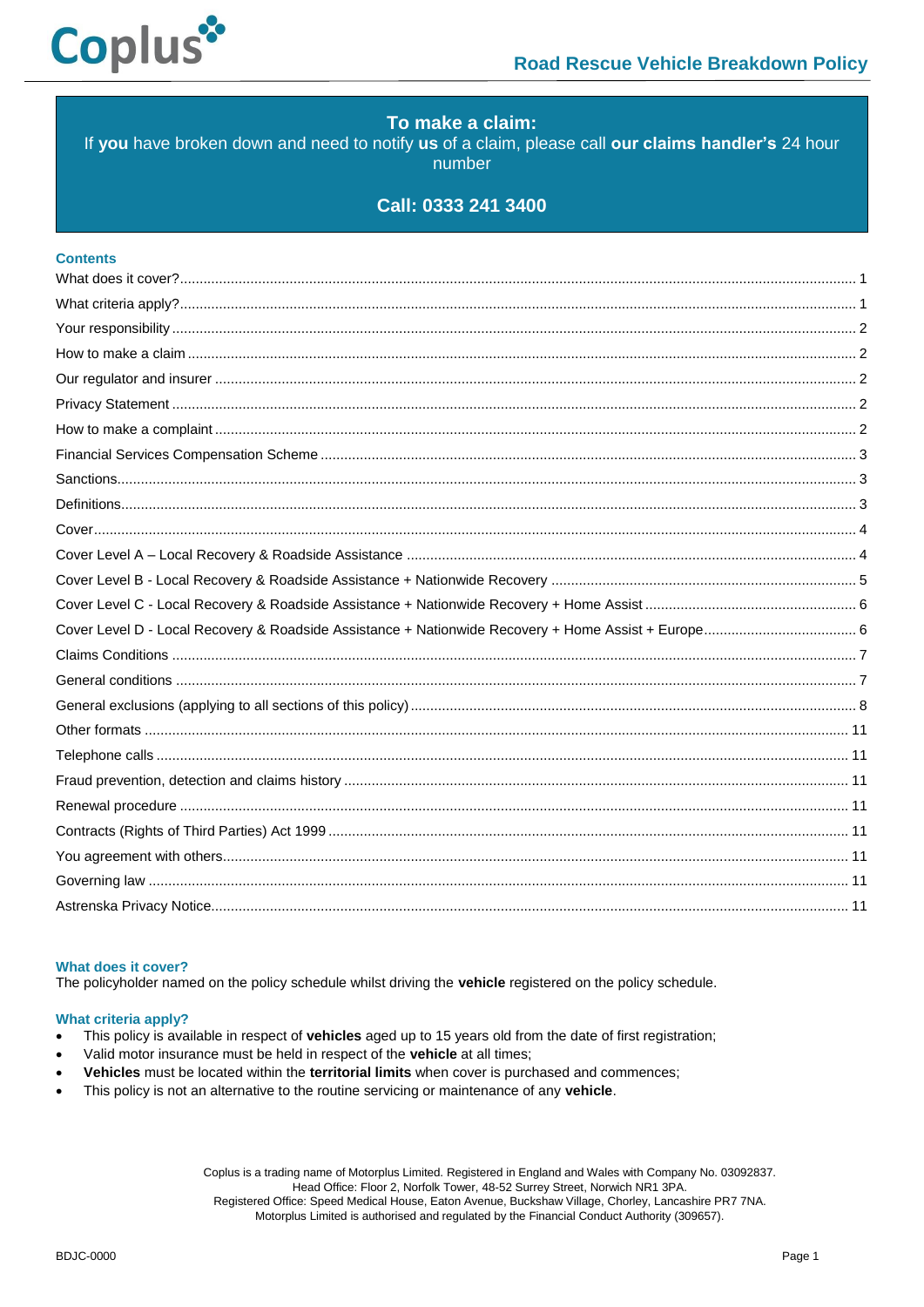

## <span id="page-2-0"></span>**Your responsibility**

This policy has been offered based on information provided by **you**. If any of this information is incorrect, or changes during the term of **your** policy, please let **your** insurance broker know at **your** earliest convenience to ensure that **your** cover remains fully effective and in force.

**You** must take reasonable care to:

- a) supply accurate and complete answers to all the questions **we** or the administrator may ask as part of **your** application for cover under the policy;
- b) to make sure that all information supplied as part of **your** application for cover is true and correct;
- c) tell **us** of any changes to the answers **you** have given as soon as possible.

**You** must take reasonable care to provide complete and accurate answers to the questions **we** ask when **you** take out, make changes to and renew **your** policy. If any information **you** provide is not complete and accurate, this may mean **your** policy is invalid and that it does not operate in the event of a claim or **we** may not pay any claim in full.

If **you** become aware that information **you** have given **your** administrator is inaccurate or has changed, **you** must inform them as soon as possible.

This policy must be read together with **your** current policy schedule, insurance product information document and any endorsements or certificates or changes to this policy **we** give **you.** These items together form **your** contract of insurance.

#### **Please remember**

This is a motor breakdown policy, designed to get **your** car back on the road as quickly as possible. It does not cover the cost of parts or labour, and once **we** have taken **your** car to a garage, **you** will need to arrange and pay for any repairs **yourself**. This policy is not an alternative to routine servicing of any **vehicle**, nor is it designed to avoid paying for repair costs when required**.**

#### <span id="page-2-1"></span>**How to make a claim**

<span id="page-2-2"></span>If **you** have broken down and need to notify **us** of a claim, please call **our claims handler's** 24 hour number **0333 241 3400**.

#### **Our regulator and insurer**

This insurance is arranged by Motorplus Limited t/a Coplus and underwritten Astrenska Insurance Limited, whose registered office is at Cutlers Exchange, 123 Houndsditch, London, EC3A 7BU. This insurance is effected in England and is subject to the Laws of England and Wales.

Astrenska Insurance Limited is authorised by the Prudential Regulation Authority and regulated by the Financial Conduct Authority and the Prudential Regulation Authority. Financial services register number 202846. These details can be checked on the Financial Services Register by visiting: www.fca.org.uk or by contacting the Financial Conduct Authority on 0800 111 6768.

<span id="page-2-3"></span>Motorplus Limited t/a Coplus are authorised and regulated by the Financial Conduct Authority.

#### **Privacy Statement**

For full details of how **we** protect **your** privacy and process **your** data please read the Privacy Statement that accompanies this policy. The Privacy Statement can also be viewed online by visiting [https://www.coplus.co.uk/data-privacy-notice.](https://www.coplus.co.uk/data-privacy-notice)

#### **Why do we process your data?**

The provision of your personal data is necessary for us to administer your insurance policy and meet our contractual requirements under the policy. You do not have to provide us with your personal data, but we may not be able to proceed appropriately or handle any claims if you decide not to do so.

#### **What information do we collect about you?**

Where you have purchased an insurance policy through one of our agents, you will be aware of the information that you gave to them when taking out the insurance. The agent will pass your information to us so that we can administer your insurance policy. For specific types of insurance policies, for example when offering you a travel insurance policy, we may process some special categories of your personal data, such as information about your health.

We have a legitimate interest to collect this data as we are required to use this information as part of your insurance quotation or insurance policy with us. We may also process the data where it is necessary for a legal obligation, or as part of the establishment or defence of a legal claim.

#### <span id="page-2-4"></span>**How to make a complaint**

**We** hope that **you** are completely happy with this policy and the service that **you** receive, however if **you** do have any reason to make a complaint, please follow the procedure below.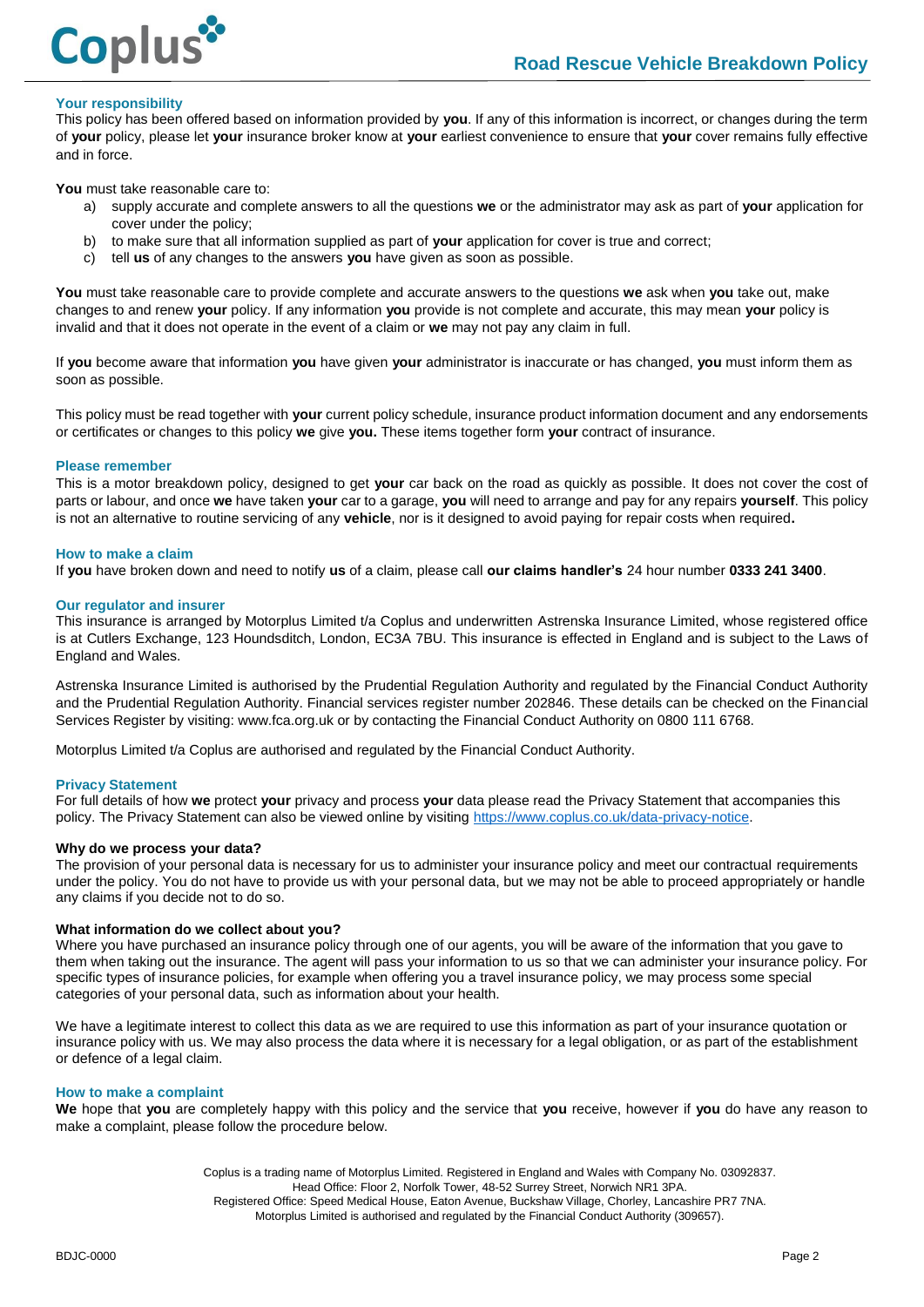

If **your** complaint relates to the sale of this policy, please contact **your** insurance broker.

If **your** complaint relates to a claim, please contact: Call Assist Limited Axis Court North Station Road **Colchester** CO1 1UX

### Telephone: **01206 771 788**

Email[: customerservices@call-assist.co.uk](mailto:customerservices@call-assist.co.uk)

If it is not possible to reach an agreement, **you** have the right to make an appeal to the Financial Ombudsman Service. This also applies if **you** are insured in a business capacity and have an annual turnover of less than €2million and fewer than ten staff. **You** may contact the Financial Ombudsman Service at:

The Financial Ombudsman Service, Exchange Tower, London. E14 9SR.

#### Telephone: **0300 123 9123**

#### Email[: complaint.info@financial-ombudsman.org.uk](mailto:complaint.info@financial-ombudsman.org.uk)

The above complaints procedure is in addition to **your** statutory rights as a consumer. For further information about **your** statutory rights contact **your** local authority Trading Standards Service or Citizens Advice Bureau.

If **you** have purchased the insurance policy online, **you** may also raise **your** complaint via the EU Online Dispute Resolution Portal at [http://ec.europa.eu/consumers/odr/.](http://ec.europa.eu/consumers/odr/) This will forward **your** complaint to the correct Alternative Dispute Resolution scheme. For insurance complaints in the UK this is the Financial Ombudsman Service. However, this may be a slower route for handling **your** complaint than if **you** contact the Financial Ombudsman Service directly.

## <span id="page-3-0"></span>**Financial Services Compensation Scheme**

Astrenska Insurance Limited is covered by the Financial Services Compensation Scheme (FSCS). **You** may be entitled to compensation from the scheme, if Astrenska Insurance Limited cannot meet their obligations. This depends on the type of business and the circumstances of the claim. Most insurance contracts are covered for 90% of the claim with no upper limit. **You** can get more information about compensation scheme arrangements from the FSCS or visit [www.fscs.org.uk.](http://www.fscs.org.uk/)

**You** may also contact the FSCS on their Freephone number: 0800 678 1100 or 020 7741 4100 or **you** can write to: Financial Services Compensation Scheme, P O Box 300, Mitcheldean, GL17 1DY.

#### <span id="page-3-1"></span>**Sanctions**

**We** shall not provide cover or be liable to pay any claim or other sums, including return premiums, where this would expose **us** to any sanction, prohibition or restriction under United Nations resolutions, asset freezing or trade or economic sanctions, laws or regulations of the European Union, United Kingdom, and/or all other jurisdictions where we transact business.

#### <span id="page-3-2"></span>**Definitions**

The words and phrases listed below will have the same meanings wherever they appear in this policy. These words and phrases can be identified in bold throughout the policy.

| Wording          | <b>Meaning</b>                                                                                                                                                                                                                                                                                                                                                                                                                                                                          |
|------------------|-----------------------------------------------------------------------------------------------------------------------------------------------------------------------------------------------------------------------------------------------------------------------------------------------------------------------------------------------------------------------------------------------------------------------------------------------------------------------------------------|
| <b>Accident</b>  | A collision immediately resulting in the vehicle being immobile or unsafe to drive.                                                                                                                                                                                                                                                                                                                                                                                                     |
| <b>Breakdown</b> | Any or all of the following occurring to the vehicle within the territorial limits shown<br>on your schedule which immediately results in the vehicle being immobilised or<br>illegal or dangerous to drive:<br>Unforeseen electrical or mechanical failure;<br>$\bullet$<br>Accident:<br>$\bullet$<br>Fire, theft or vandalism;<br>Lack of fuel:<br>٠<br><b>Misfuelling of the vehicle;</b><br>$\bullet$<br>Flat battery; or<br>٠<br>A puncture to the tyre(s) of the <b>vehicle</b> . |

Coplus is a trading name of Motorplus Limited. Registered in England and Wales with Company No. 03092837.

Head Office: Floor 2, Norfolk Tower, 48-52 Surrey Street, Norwich NR1 3PA. Registered Office: Speed Medical House, Eaton Avenue, Buckshaw Village, Chorley, Lancashire PR7 7NA. Motorplus Limited is authorised and regulated by the Financial Conduct Authority (309657).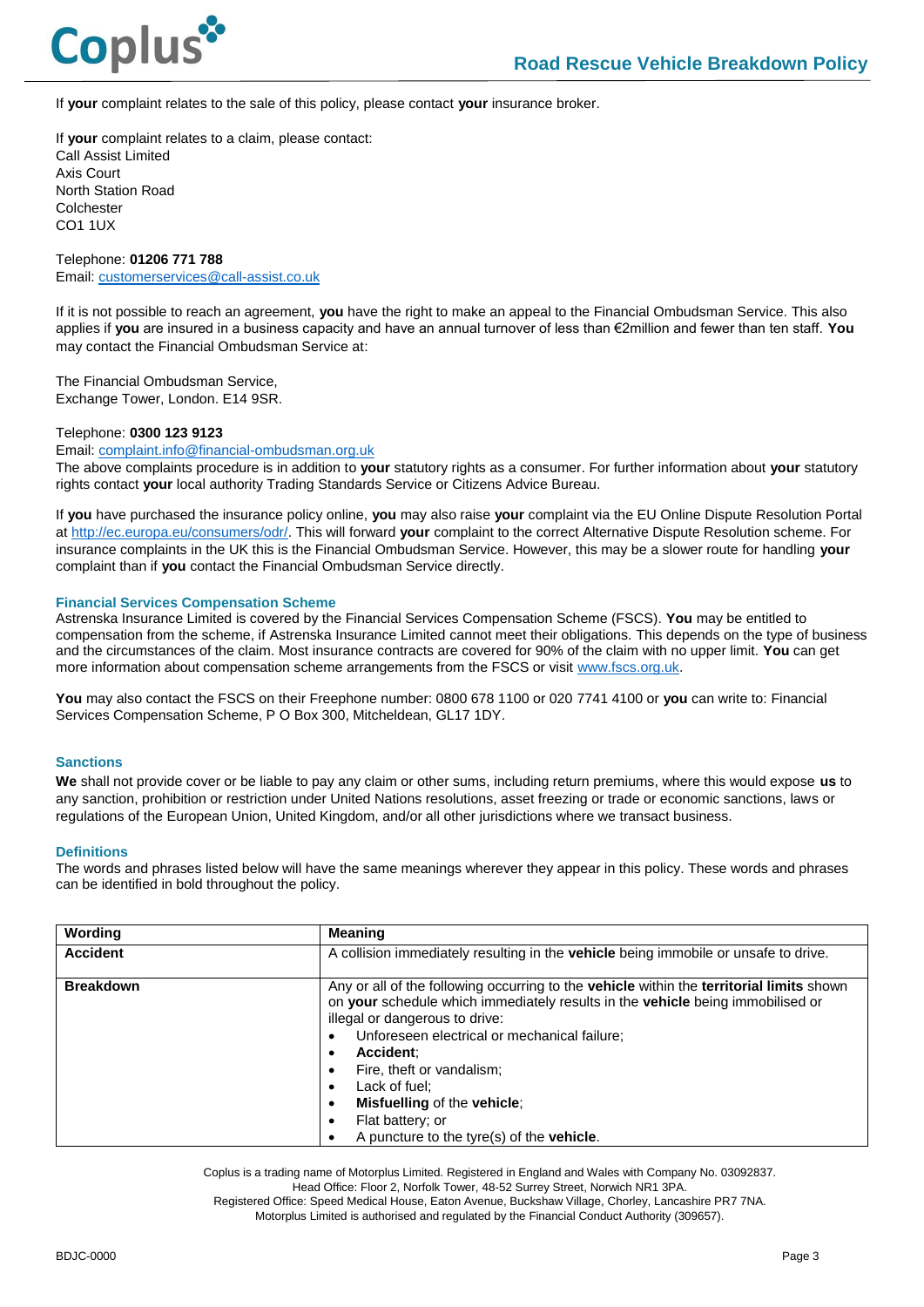

| Callout(s)                                   | The deployment of a roadside agent to your vehicle.                                                                                                                      |
|----------------------------------------------|--------------------------------------------------------------------------------------------------------------------------------------------------------------------------|
| <b>Claims Handler</b>                        | Call Assist Limited, Axis Court, North Station Road, Colchester, Essex, CO1 1UK.                                                                                         |
| <b>Home Address</b>                          | The address you live in within the United Kingdom.                                                                                                                       |
| <b>Home Assist</b>                           | Assistance within a one-mile radius of your home address.                                                                                                                |
| <b>Insurer</b>                               | Astrenska Insurance Limited.                                                                                                                                             |
| <b>Misfuelling</b>                           | Mistakenly putting petrol in the fuel tank of a diesel engine vehicle, or diesel in the<br>fuel tank of a petrol engine vehicle.                                         |
| <b>Period of Insurance</b>                   | The duration between the policy start date, when cover commences and the policy<br>end date, as noted on your policy schedule.                                           |
| <b>Roadside Agent</b>                        | The agent appointed by the claims handler to assist you.                                                                                                                 |
| <b>Specialist Equipment</b>                  | Non-standard apparatus or recovery vehicles which in the opinion of the roadside                                                                                         |
|                                              | agent are required to recover the vehicle. Specialist equipment includes but is not                                                                                      |
|                                              | limited to winching and specialist lifting equipment.                                                                                                                    |
| <b>Suitable Garage</b>                       | Any appropriately qualified mechanic or garage which is suitable for the type of repair                                                                                  |
|                                              | required and where the remedial work undertaken can be evidenced in writing.                                                                                             |
| <b>Territorial Limits (Europe)/ European</b> | Albania, Andorra, Austria, Balearics, Belarus, Belgium, Bosnia and Herzegovina,                                                                                          |
|                                              | Bulgaria, Canary Isles, Corsica, Croatia, Cyprus, Czech Republic, Denmark, Estonia,                                                                                      |
|                                              | Finland, France, Germany, Gibraltar, Greece, Hungary, Italy, Latvia, Liechtenstein,                                                                                      |
|                                              | Lithuania, Luxembourg, Macedonia, Malta, Moldova, Monaco, Montenegro,                                                                                                    |
|                                              | Netherlands, Norway, Poland, Portugal, Republic of Ireland, Romania, San Marino,                                                                                         |
|                                              | Sardinia, Serbia, Sicily, Slovak Republic, Slovenia, Spain, Sweden, Switzerland,                                                                                         |
|                                              | Turkey (west of the Bosphorus) and Vatican City.                                                                                                                         |
| <b>Territorial Limits (UK)</b>               | The United Kingdom, the Isle of Man and the Channel Islands.                                                                                                             |
| <b>Terrorism</b>                             | Any direct or indirect consequence of terrorism as defined by the Terrorism Act 2000<br>and any amending or substituting legislation.                                    |
| <b>United Kingdom</b>                        | England, Scotland, Wales and Northern Ireland.                                                                                                                           |
| <b>Vehicle</b>                               |                                                                                                                                                                          |
|                                              | The car, motorcycle, motor-trike, van below 3.5 tonnes, kit cars, driving school<br>vehicles, towed caravan and trailers shown on your policy schedule as being eligible |
|                                              | for this cover.                                                                                                                                                          |
| We/Us/Our                                    | Motorplus Limited t/a Coplus acting on behalf of Astrenska Insurance Limited.                                                                                            |
| You/Your/Yourself                            |                                                                                                                                                                          |
|                                              | The person named on the policy schedule as the holder of this policy.                                                                                                    |

## <span id="page-4-0"></span>**Cover**

Your schedule will state which level of cover applies.

## <span id="page-4-1"></span>**Cover Level A – Local Recovery & Roadside Assistance**

### **What is Covered?**

In the event of a **breakdown** which occurs within the **territorial limits (UK)**, and more than one mile from **your home address**, **we** will send help to the scene of the **breakdown** and arrange to pay **callout** fees and mileage charges needed to repair or assist with the **vehicle**.

If, in the opinion of the **roadside agent** they are unable to repair the **vehicle** at the roadside **we** will assist in the following way: -

Either:

- Arrange and pay for **your vehicle**, you and up to 7 passengers to be recovered to the nearest **suitable garage** which can undertake the repair provided this is 10 miles or less from the scene of the **breakdown**.
- Or:
- If the above is not possible at the time or the repair cannot be made within the same working day, **we** will arrange for **your vehicle**, you and up to 7 passengers to be transported to **your** chosen destination provided this is 10 miles or less from the scene of the **breakdown**.

Any recovery must take place at the same time as the initial **callout** otherwise you will have to pay for subsequent **callout** charges.

Coplus is a trading name of Motorplus Limited. Registered in England and Wales with Company No. 03092837.

Head Office: Floor 2, Norfolk Tower, 48-52 Surrey Street, Norwich NR1 3PA.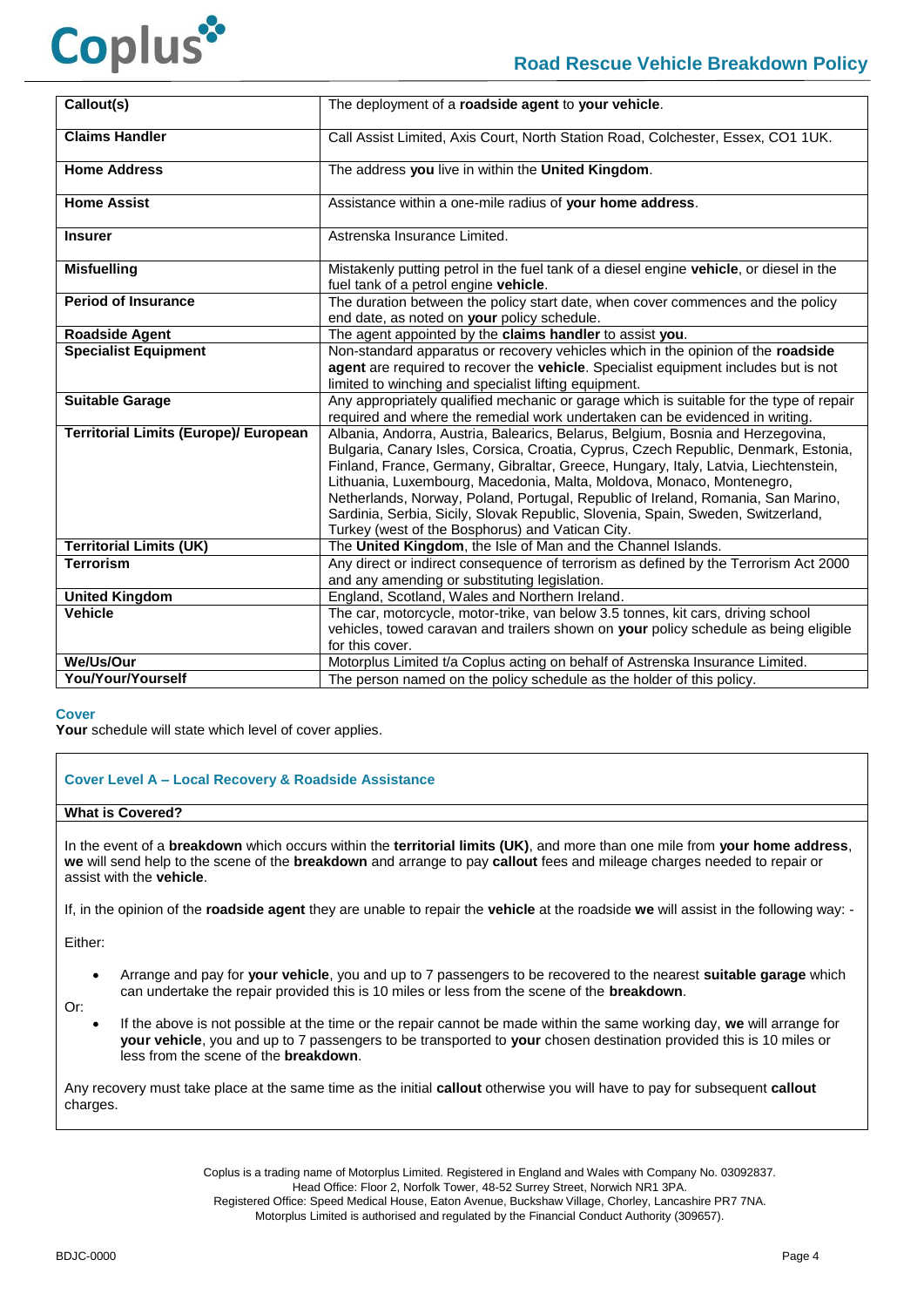

If **your vehicle** requires recovery, you must immediately inform the **claims handler** of the address you would like the **vehicle** taking to. Once the **vehicle** has been delivered to the nominated address, the **vehicle** will be left at **your** own risk.

## <span id="page-5-0"></span>**Cover Level B - Local Recovery & Roadside Assistance + Nationwide Recovery**

If you have opted and paid for Cover Level B, it includes all of the same benefits as Cover Level A, with the addition of Nationwide Recovery.

If **your vehicle** cannot be repaired within the same working day in accordance with Cover Level A, **we** will arrange to transport **your vehicle**, you and up to 7 passengers to be transported to **your home address**, or if you would prefer and it is closer, **we** will arrange to transport **your vehicle** to **your** original destination within the **territorial limits (UK).**

Any recovery must take place at the same time as the initial **callout** otherwise you will have to pay for subsequent **callout** charges.

If **your vehicle** requires recovery, you must immediately inform the **claims handler** of the address you would like the **vehicle** taking to. Once the **vehicle** has been delivered to the nominated address, the **vehicle** will be left at **your** own risk.

#### **Alternative Transport**

**We** will pay up to £250 (up to £750 in the **territorial limits (Europe)** towards the reasonable cost of alternative transport or vehicle hire. **We** will also pay up to £100 towards the reasonable cost of alternative transport for one person to return and collect the repaired **vehicle**.

#### **Driver Illness or Injury**

In the event you suffer an illness or injury whilst away from **your home address** and none of **your** passengers are qualified and competent to drive, **we** will arrange and pay for **your vehicle** to be transported by a **roadside agent** or driven by a chauffeur to **your home address**. A medical certification clearly stating that **your** illness or injury is preventing you from driving will be required before any claim is authorised. You must pay any costs relating to obtaining the medical certificate.

## **Emergency Overnight Accommodation**

**We** will pay a maximum of £150 for a lone traveller or £75 per passenger when not travelling alone for one night on a bed and breakfast basis. The maximum payment per incident is £500.

## **Caravans and Trailers**

If **your vehicle** suffers a **breakdown** and **your** caravan/trailer is attached, providing the caravan/trailer is fitted with a standard towing hitch and does not exceed 7 metres/23 feet in length (not including the length of the A-frame and hitch), **your** caravan/trailer will be recovered with **your vehicle** at no extra cost.

#### **Keys**

If you lose, break, or lock **your** keys within **your vehicle**, **we** will pay the **callout** and mileage charges back to the **roadside agent's** base or **your home address** if closer. All other costs incurred, including any **specialist equipment** needed to move the **vehicle**, will be at **your** expense.

#### **Message Service**

If you require, **we** will pass on two messages to **your** home or place of work to advise that **your vehicle** has broken down.

#### **Conditions applying to Alternative Transport & Emergency Overnight Accommodation Cover**

- i) These services will be offered on a pay/claim basis, which means that you must pay initially and **we** will send you a claim form to complete and return for reimbursement. Before arranging these services, authorisation must be obtained from the **claims handler**. The policy will only pay for a hire vehicle which **we** deem is appropriate for **your** requirements and is available at the time assistance is provided. **We** will only reimburse claims when **we** are in receipt of a valid invoice or receipt;
- ii) The **vehicle** must be repaired at the nearest **suitable garage** to the **breakdown** location;
- iii) The **vehicle** cannot be repaired the same working day;
- iv) The **breakdown** did not occur within 20 miles of **your home address**;
- v) **We** will determine which benefit is offered to you depending upon the circumstances of the **breakdown** and what is the most cost effective option for **us**.

Coplus is a trading name of Motorplus Limited. Registered in England and Wales with Company No. 03092837.

Head Office: Floor 2, Norfolk Tower, 48-52 Surrey Street, Norwich NR1 3PA.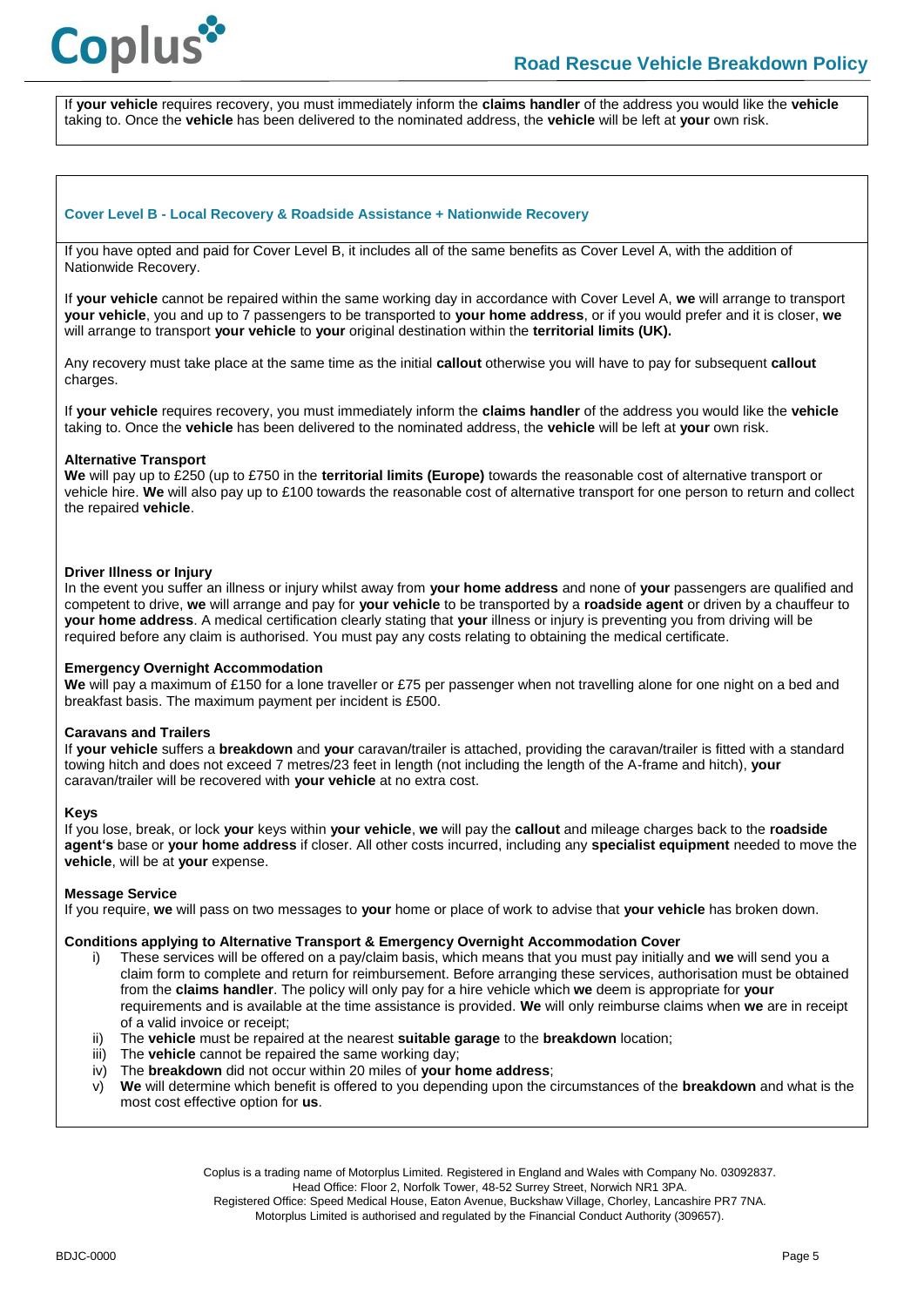

## <span id="page-6-0"></span>**Cover Level C - Local Recovery & Roadside Assistance + Nationwide Recovery + Home Assist**

If you have opted and paid for Cover Level C, it includes all the same benefits as Cover Level B, with the addition of **home assist**.

**We** will send help to **your home address** or within a one-mile radius of **your home address** in the event **your vehicle** suffers a **breakdown**.

If, in the opinion of the **roadside agent**, they are unable to repair **your vehicle** at the roadside, **we** will arrange and pay for **your vehicle** and up to 7 passengers to be recovered to the nearest **suitable garage** which is able to undertake the repair.

Any recovery must take place at the same time as the initial **callout** otherwise you will have to pay for subsequent **callout** charges.

If **your vehicle** requires recovery, you must immediately inform **our** rescue controller of the address you would like the **vehicle** taken to. Once the **vehicle** has been delivered to the nominated address, the **vehicle** is at **your** own risk.

## <span id="page-6-1"></span>**Cover Level D - Local Recovery & Roadside Assistance + Nationwide Recovery + Home Assist + Europe**

If you have opted and paid for Cover Level D, it includes all the same benefits as Cover Level C, with the addition of assistance within the **territorial limits (Europe).** Cover will be provided within Europe where the maximum duration of any single trip does not exceed 90 days or 120 days (as detailed on **your** policy schedule) in any one consecutive 12 month policy period.

**We** will send help to the scene of the **breakdown** and arrange to pay **callout** fees and mileage charges needed to repair or assist with the **vehicle**.

If, in the opinion of the **roadside agent**, they are unable to repair the **vehicle** at the roadside **we** will assist in the following way: -

- Arrange and pay for **your vehicle**, you and up to 7 passengers to be recovered to the nearest **suitable garage** able to undertake the repair.
- If the **vehicle** cannot be repaired within 48 hours or by **your** intended return, whichever is the later, **we** will arrange for **your vehicle**, you and up to 7 passengers to be transported either to **your home address**, or if you would prefer and it is closer, **your** original destination within the **territorial limits (Europe)**.

#### **Special Conditions Applying to Europe**

- If you have broken down on a motorway or major public road in France and some other European countries, you will need to seek assistance from the roadside SOS phones, which will be answered by the police. They will arrange for local services to tow you to a place of safety and you will be required to pay for the service immediately. You can then contact **us** for further assistance. **We** will pay a maximum of £150 towards reimbursement of the costs, but **we** will only reimburse claims when **we** are in receipt of a valid invoice/receipt. payment will be made in accordance with the exchange rate on the date of the claim;
- If you have broken down in a European country during a public holiday, many services will be closed during the holiday period. In these circumstances, it may take more time for **us** to assist you and effect a repair to **your vehicle**. **We** cannot be held liable for any delays in reaching **your** destination;
- **We** will provide service in the **territorial limits (Europe)** where the maximum duration of any single trip does not exceed the period which is noted on your policy schedule. However short term policies (those with a **period of insurance** lasting one month or less) will be limited to a single trip not exceeding the **period of insurance**.

## **General Information Regarding European Breakdown**

Remember to take **your** V5C **vehicle** registration document with you during **your** journey. You will need to carry the original, as proof of ownership of the **vehicle**. If you are not the owner of the **vehicle**, you will need a letter of authority from the owner and a Vehicle on Hire Certificate (VE103) instead.

If **your** V5C registration document or VE13 document is not immediately available, you will be held liable for any costs incurred.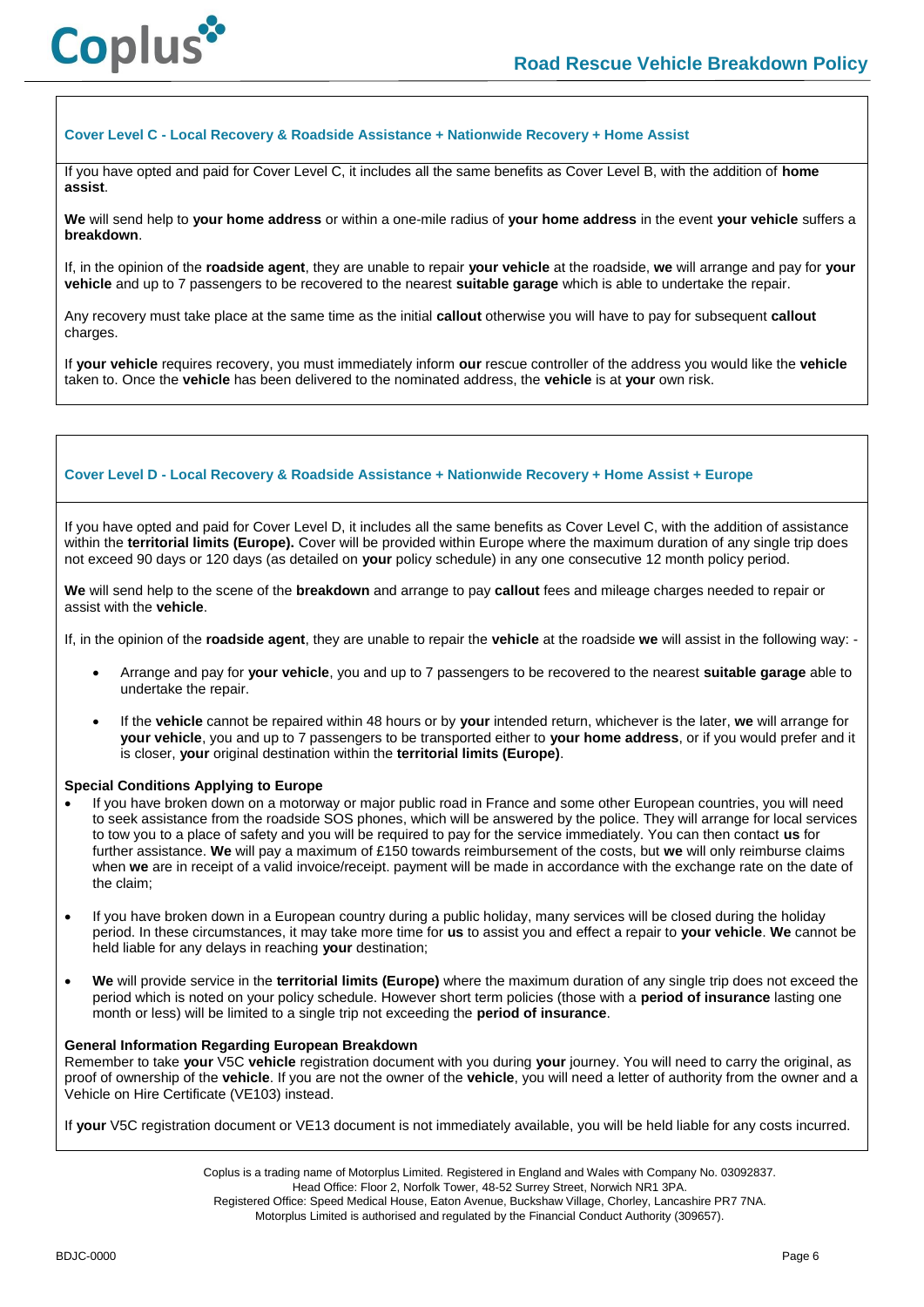

Regulations are different when you **breakdown** in Europe and help may take longer in arriving. **We** will require as much information as possible from you regarding the location of **your vehicle**. **We** will need to know if you are on an outward or inward journey and details of **your** booking arrangements. When **we** have all the required information **we** will liaise with **our** European network, you will be kept updated. For this reason, **we** ask that you remain at the telephone number you called from.

## <span id="page-7-0"></span>**Claims Conditions**

The following conditions apply to all sections of this policy. **You** must comply with them where applicable for **your** insurance to remain in full force and effect.

- 1. If **we** have not received details of **your** cover prior to assistance being required, **we** will assist you however before assistance can be provided **we** will ask to take a pre-authorisation on a credit or debit card for the estimated cost of the assistance. If **we** subsequently receive confirmation that you have adequate cover the reserved funds will be released. If **we** receive confirmation that you do not have adequate cover, **we** will take payment for any uninsured costs;
- 2. You must remain with or nearby the **vehicle** until help arrives, provided it is safe to do so;
- 3. You must ensure personal possessions are removed from the **vehicle** prior to **your vehicle** being recovered;
- 4. If a **callout** is cancelled by you and a **roadside agent** has already been dispatched, a **callout** will still be deducted from **your** policy. **We** recommend that you wait for assistance to ensure the **vehicle** is functioning correctly. If you do not wait for assistance and the **vehicle** breaks down again within 12 hours, you will be charged for the second and any subsequent **callouts**;
- 5. **We** may charge you for any costs incurred as a result of incorrect location details being provided to **us**;
- 6. **We** may refuse to provide the service if you or **your** passengers are being obstructive in allowing **us** to provide the most appropriate assistance or are abusive to **our** rescue controllers or the **roadside agent**.
- 7. **Your vehicle** must be registered at and ordinarily kept at an address within the **territorial limits (UK)**;
- 8. **Your vehicle** must have a valid MOT certificate, if it is required to have one;
- 9. The **vehicle** must be covered under a valid motor insurance policy at all times;
- 10. **Vehicles** must be located within the **territorial limits (UK)** when cover is purchased and commences;
- 11. You must provide proof of outbound and inbound travel dates if **we** request them;
- 12. **We** will only pay ferry and toll fees within the **territorial limits (UK)**;
- 13. If **we** can repair **your vehicle** at the roadside, you must immediately pay for any parts supplied and fitted by debit or credit card;
- 14. If the **vehicle** is recovered to a garage that can repair the **vehicle** within the terms stated, the repair must be carried out there. You must have adequate funds to pay for the repair immediately. If you do not have funds available, any further service related to the claim will be refused;
- 15. You must have adequate funds to pay for alternative transport or overnight accommodation costs immediately. If you do not have funds available, any further service related to the claim will be refused;
- 16. In the event you use the service and the claim is subsequently found not to be covered by the policy you have purchased, **we** reserve the right to reclaim any benefit **we** have paid out from you in order to pay for the uninsured service;
- 17. **We** may refuse to provide a service if you have an outstanding debt with **us**;
- 18. If you have a right of action against a third party, **we** reserve the right to recover any costs incurred by **us** and you must cooperate with **us** in doing so;
- 19. If you are covered by any other insurance policy for any costs incurred by **us**, you must claim these costs from the **insurer** and reimburse **us**. **We** reserve the right to claim back any costs that are recoverable through a third party;
- 20. **Our roadside agents** must comply with the relevant law and regulations limiting the number of hours they can drive. Regular breaks and 'changeovers' may be required when transporting **your vehicle**;
- 21. **We** will not be held liable for any costs incurred if you are unable to make a telephone connection to any numbers provided, under any circumstances;
- 22. This policy is not transferable to another person;
- 23. If the **vehicle** is unroadworthy in the opinion of **our roadside agent** due to lack of maintenance, **we** may terminate **your** policy immediately by notifying you by letter to **your home address**, unless you are able to provide up to date servicing records.

## <span id="page-7-1"></span>**General conditions**

## **1. Cancellation**

If **you** decide that for any reason, this policy does not meet **your** insurance needs then please return it to **your** insurance broker within 14 days from the day of purchase or the day on which **you** receive **your** policy documentation, whichever is the later. On the condition that no claims have been made or are pending, **we** will then refund **your** premium in full.

**You** may cancel the insurance cover after 14 days by informing **your** insurance broker, however no refund of premium will be payable.

Coplus is a trading name of Motorplus Limited. Registered in England and Wales with Company No. 03092837.

Head Office: Floor 2, Norfolk Tower, 48-52 Surrey Street, Norwich NR1 3PA.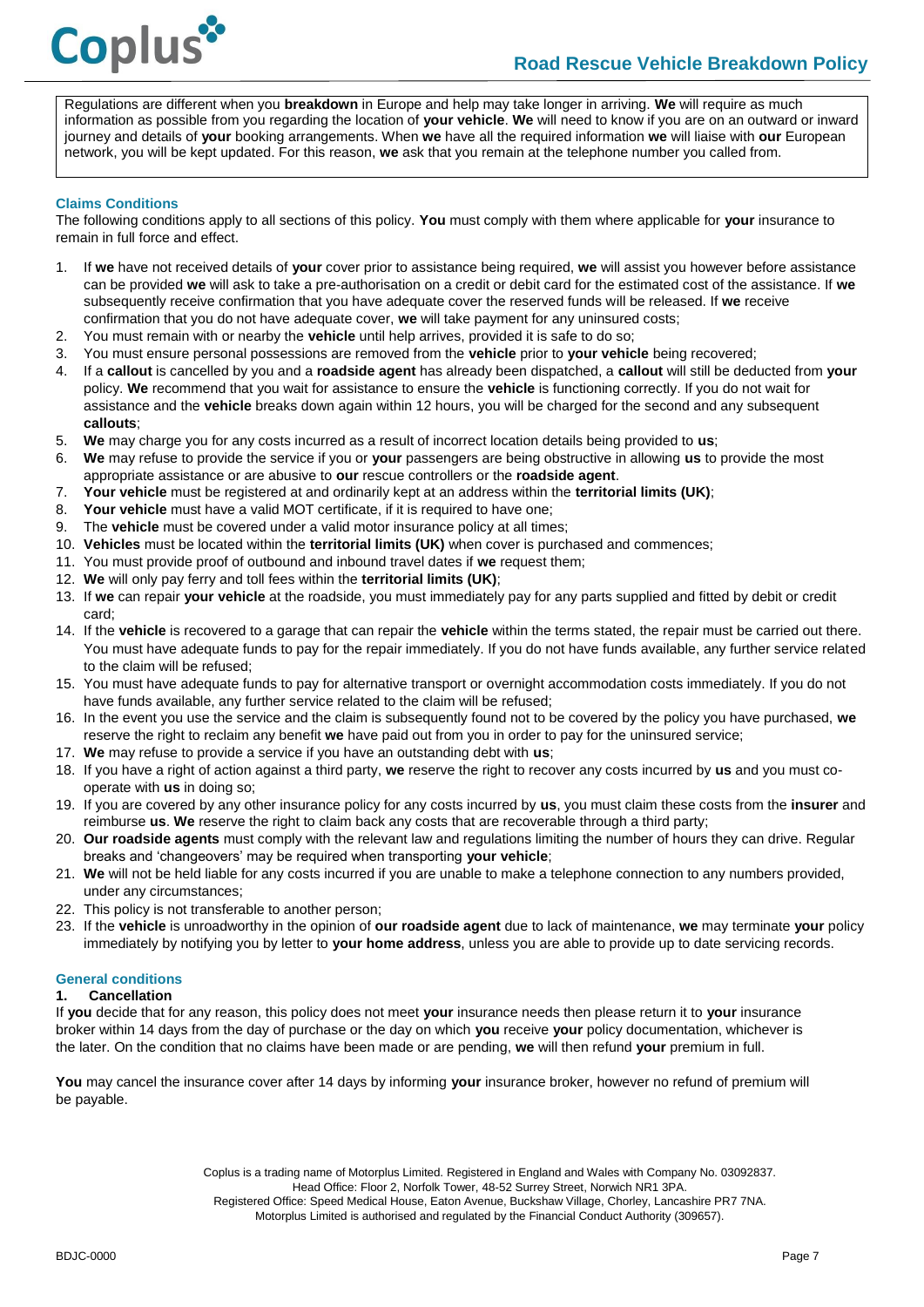

The **insurer** shall not be bound to accept renewal of any insurance and may at any time cancel any insurance document by giving 30 days' notice in writing where there is a valid reason for doing so. A cancellation letter will be sent to **you** at **your** last known address. Valid reasons may include but are not limited to:

- a) Where the **insurer** reasonably suspects fraud
- b) Non-payment of premium
- c) Threatening and abusive behaviour
- d) Non-compliance with policy terms and conditions
- e) **You** have not taken reasonable care to provide accurate and complete answers to the questions **we** or **your**  insurance broker ask.

If the **insurer** cancels the policy and/or any additional covers **you** will receive a refund of any premiums **you** have paid for the cancelled cover, less a proportionate deduction for the time the **insurer** has provided cover.

Where the **insurer's** investigations provide evidence of fraud or misrepresentation, the **insurer** may cancel the policy immediately and backdate the cancellation to the date of the fraud or the date when **you** provided **us** with incomplete or inaccurate information. This may result in **your** policy being cancelled from the date **you** originally took it out and the **insurer** will be entitled to keep the premium.

If **your** policy is cancelled because of fraud or misrepresentation, this may affect **your** eligibility for insurance with the **insurer**, as well as other insurers, in the future.

## **2. Fraudulent Claims**

**You** must not act in a fraudulent way. If **you** or anyone acting for **you**:

- fails to reveal or hides a fact likely to influence whether **we** accept **you**r proposal, **you**r renewal, or any adjustment to **your** policy;
- fails to reveal or hides a fact likely to influence the cover **we** provide;
- makes a statement to **us** or anyone acting on **ou**r behalf, knowing the statement to be false;
- sends **us** or anyone acting on **our** behalf a document, knowing the document to be forged or false;
- makes a claim under the policy, knowing the claim to be false or fraudulent in any way;
- makes a claim for any loss or damage **you** caused deliberately or with **your** knowledge;
- if **your** claim is in any way dishonest or exaggerated.

**We** will not pay any benefit under this policy or return any premium to **you** and **we** may cancel **your** policy immediately and backdate the cancellation to the date of the fraudulent claim. **We** may also take legal action against **you** and inform the appropriate authorities.

## **3. Arbitration Clause**

If there is a dispute between **you** and **us**, or **you** and the **insurer**, which arises from this insurance, **you** can make a complaint to **us** in accordance with the complaints process. If **we**, or the **insurer**, are not able to resolve the matter satisfactorily and the matter can be dealt with by the Financial Ombudsman Service, **you** can ask them to arbitrate in the matter.

If the matter cannot be dealt with by the Financial Ombudsman Service, it can be referred to arbitration by a single arbitrator who will be agreed by both **you** and **us**. The arbitration shall be in accordance with the Arbitration Act 1996 and any amending or substituting legislation and will be binding on both parties. The costs of the arbitration shall be at the discretion of the arbitrator.

## **4. Statutory Regulations**

In all matters relating to the performance of this insurance contract, it is the responsibility of both **you** and **us** that **we** both respectively comply with all Acts of Parliament and with all orders, regulations and bylaws made with statutory authority by Government Departments or by local or other authorities. The cost of meeting the requirements of this clause will be payable by **you** and **us** in **our** own rights respectively.

#### **5. Severability Clause**

If any term of this contract of insurance is to any extent invalid, illegal or incapable of being enforced, such term will be excluded to the extent of such invalidity, illegality or unenforceability; all other terms will remain in full force and effect.

## **6. Acts of Parliament**

All references to Acts of Parliament in this policy shall include the equivalent laws in Scotland, Northern Ireland, the Isle of Man and the Channel Islands and shall include any subsequent amendments, re-enactments or regulations.

## <span id="page-8-0"></span>**General exclusions (applying to all sections of this policy)**

The **insurer** will not pay for claims arising from or associated with:

1. **Vehicles** aged over 15 years from date of first registration;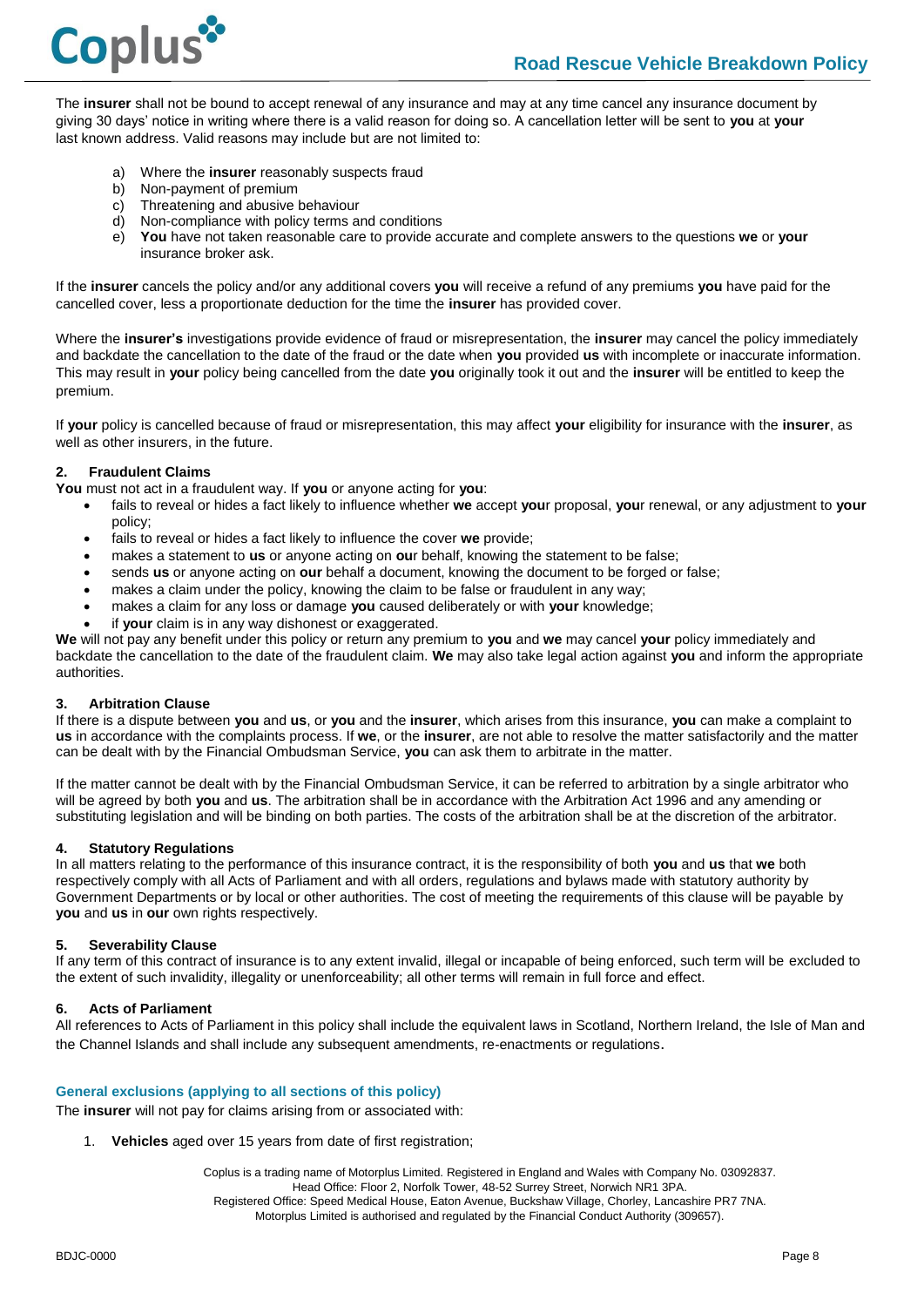

- 2. The transportation of horses or livestock;
- 3. Any caravan/trailer where the total length exceeds 7 metres/23 feet (not including the length of the A-frame and hitch) and where it is not attached to the **vehicle** with a standard towing hitch; or
- 4. **Breakdowns** to the caravan or trailer itself when not attached to the **vehicle**;
- 5. A **callout** where glass or windscreens have been damaged;
- 6. **Vehicles** that are not secure or have faults with electric windows, sun roofs or locks not working, unless the fault occurs during the course of a journey and your safety is compromised;
- 7. **Breakdowns** caused by failure to maintain the **vehicle** in a roadworthy condition including maintenance or proper levels of oil and water;
- 8. Costs incurred in addition to a standard **callout** for the cost of suppling a spare wheel and tyre if:
	- i) **your vehicle** is not carrying a serviceable spare wheel and is equipped to do so;
	- ii) or is not equipped with an aerosol repair kit, or the appropriate jack;
	- iii) or the locking mechanisms for the wheels are not immediately available to remove the wheels.
- 9. Costs incurred in respect of **specialist equipment**, additional manpower and/or recovery **vehicles**;
- 10. Costs incurred in respect of a recovery further than 10 miles from the scene of the **breakdown** if **your vehicle** is immobilised due to snow, mud, sand, water, ice, or a flood;
- 11. Overloading of the **vehicle** or carrying more passengers than it is designed to carry;
- 12. **Vehicle** faults which have not been remedied or repaired by a **suitable garage** where you have requested a **callout** within the last 28 days;
- 13. The recovery of the **vehicle** and passengers if repairs can be carried out at or near the scene of the **breakdown** within the same working day. If recovery takes effect, **we** will only recover the **vehicle** and passengers to one address in respect of any one **breakdown**;
- 14. Any **vehicle** which is not listed on **your** policy schedule as being eligible for **breakdown** cover;
- 15. A **breakdown** following use of the **vehicle** for:
	- i) rental/ hire;
	- ii) public hire;
	- iii) private hire;
	- iv) courier services; or
	- v) racing, off road driving, rallies, track days, duration or contest or speed trials or practice for any of these activities;
- 16.
- a) Minibuses, commercial vehicles over 3,500kg (3.5 tonnes), motorhomes, horseboxes, or limousines;
- b) **Vehicles** exceeding 3,500 kg (3.5 tonnes) gross vehicle weight;
- c) **Vehicles** more than 8.5metres long, 2.5 metres wide and 3.5 metres high;
- 17. Assistance if the **vehicle** is in an illegal condition, untaxed, uninsured or unroadworthy;
- 18. Assistance if the **vehicle** breaks down in a place **we** cannot access or will be dangerous or illegal to transport;
- 19. The cost of any parts, components or materials used to repair the **vehicle**;
- 20. Repair and labour costs other than the cost of half an hour roadside labour at the scene of the **breakdown**;
- 21. The use of **specialist equipment** if the **vehicle** has modifications which impede the usual method of recovery;
- 22. The cost of draining or removing contaminated fuel;
- 23. Storage charges;
- 24. A **breakdown** which occurs:
	- i) prior to the start date of this policy or within the first 24 hours of the start date of this policy; or
		- ii) prior to the date the **vehicle** was placed on cover; (This exclusion does not apply to policies at renewal or where there is continuous cover transferred from another rescue provider);
- 25. More than six **callouts** in any one **period of insurance**;
- 26. Claims totalling more than £15,000 in any one **period of insurance**;
- 27. Any costs or expenses not authorised by the **claims handler**;
- 28. The cost of food (other than breakfast when overnight accommodation is provided), drink, telephone calls or other incidental costs;
- 29. Expenses incurred prior to a claim being agreed and authorised by **us**;
- 30. Charges made by any other company (including police recovery) other than the **roadside agent's** costs, a car hire agency' or accommodation charges which have been authorised by **us**;
- 31. Any charges where **you**, having contacted **us**, effect recovery or repairs by other means unless **we** have agreed to reimburse **you**;
- 32. Any costs that would have been incurred if no claim had arisen;
- 33. Any false or fraudulent claims;
- 34. The cost of alternative transport other than to **your** destination and a return trip to collect **your** repaired **vehicle**;
- 35. The cost of fuel, oil or insurance for a hire vehicle;

Coplus is a trading name of Motorplus Limited. Registered in England and Wales with Company No. 03092837. Head Office: Floor 2, Norfolk Tower, 48-52 Surrey Street, Norwich NR1 3PA.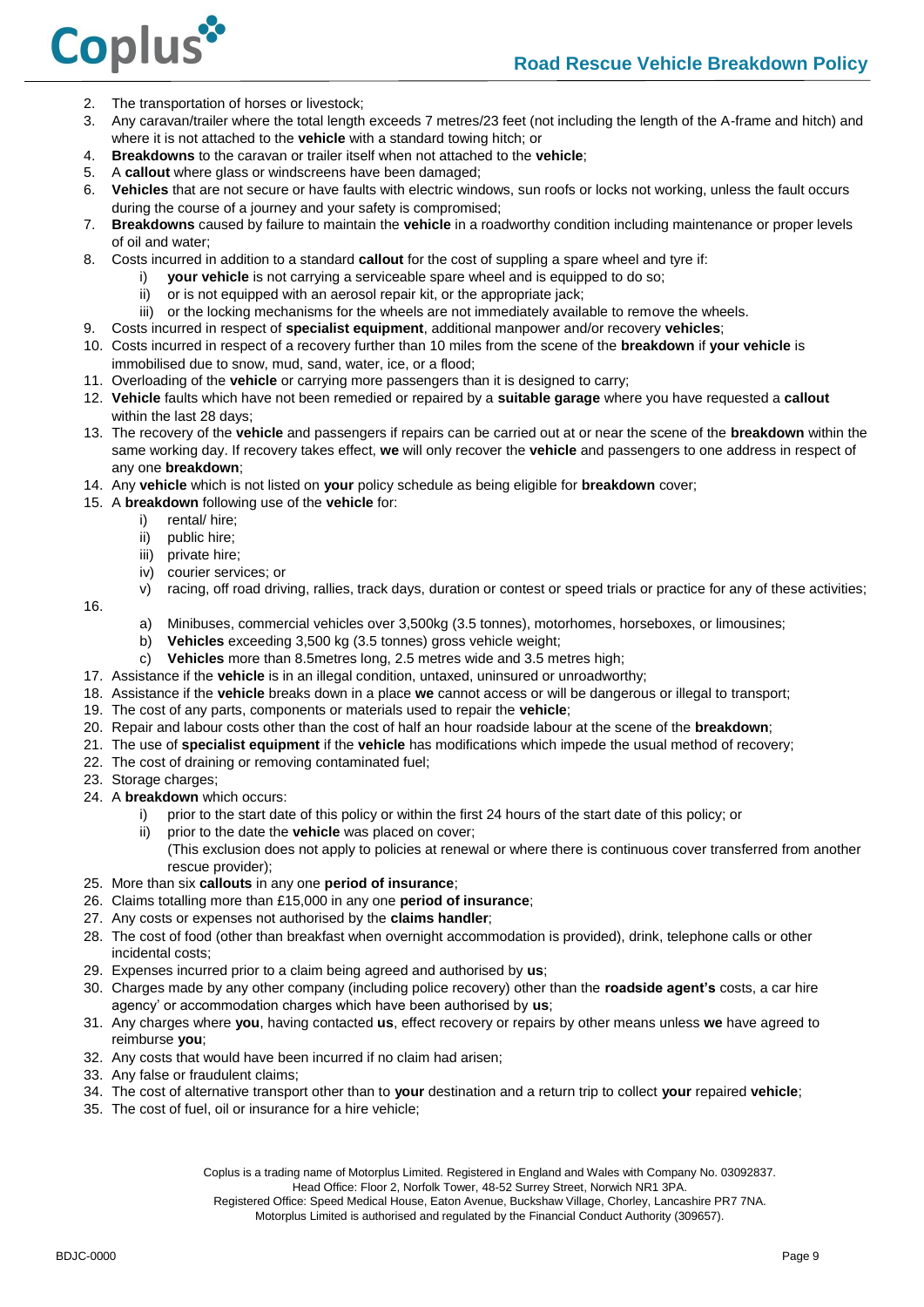

- 36. Overnight accommodation or car hire charges if repairs can be carried out at or near the scene of the **breakdown** within the same working day;
- 37. Recovery of the **vehicle** or **your** transport costs to return the **vehicle** to **your home address** once it has been inspected or repaired;
- 38. Any damage or loss to **your vehicle** or its contents and any injury to **you** or any third party caused by **us** or the **roadside agent**;
- 39. **We** will not pay for any losses that are not directly covered by the terms and conditions of this policy, including (but not limited to), the cost of collecting **your vehicle** from a repairer or for costs incurred by **you** having to take time off work due to a **breakdown**;
- 40. Failure to comply with requests by **us** or the **claims handler** concerning the assistance being provided;
- 41. A request for service following any intentional or wilful damage caused by **you** to **your vehicle**;
- 42. Fines and penalties imposed by a court;
- 43. Any direct or indirect consequence of war, invasion, foreign enemy hostilities (whether war is declared or not), civil war, **terrorism**, rebellion, revolution, military force or coup, or confiscation, nationalisation, requisition, destruction of or damage to property by or under the order of any government, local or public authority;.
- 44. Any direct or indirect consequence of:
	- Irradiation, or contamination by nuclear material; or
	- The radioactive, toxic, explosive or other hazardous or contaminating properties of any radioactive matter; or
	- Any device or weapon which employs atomic or nuclear fission or fusion or other comparable reaction or radioactive force or matter;
- 45. Claims arising from any consequence, howsoever caused, by computer viruses, including but not limited to a computer virus resulting in electronic data being lost, destroyed, distorted, altered or otherwise corrupted.

For the purposes of this policy, electronic data shall mean facts, concepts and information stored to form useable data for communications, interpretations, or processing by electronic or electromechanical data processing or other electronically controlled hardware, software and other coded instructions for the processing and manipulation of data, or the direction and manipulation of such hardware.

For the purposes of this policy, computer virus shall mean a set of corrupting, harmful, or otherwise unauthorised instructions or code, whether these have been introduced maliciously or otherwise, and multiply themselves through a computer system or network of whatsoever nature.

## **Additional Exclusions applying to the European Assistance**

The **insurer** will not pay for claims arising from or associated with:

- 1. Service where repatriation costs exceed the market value of the **vehicle**;
- 2. Any **vehicle** not registered on the policy schedule;
- 3. The cost of recovery from a **European** motorway exceeding £150;
- 4. Repatriation to the **UK** within 48 hours of the original **breakdown**, regardless of ferry or tunnel bookings for the homebound journey or pre-arranged appointments **you** have made within the **UK**;
- 5. Repatriation if the **vehicle** can be repaired but **you** do not have adequate funds for the repair;
- 6. Any claim where the duration of a single trip is planned to or subsequently exceeds 90 or 120 days (Depending on the cover level selected and noted on **your** policy schedule).

## **Advice in the event of a breakdown**

- Pull as far off the road as **you** can.
- Switch on **your** hazard lights.
- Call **us** on **0333 241 3400** in the **United Kingdom** or on **+44 1206 812815** from other parts of **Europe**.
- If you've got a smartphone, **you** could use its map to try and pinpoint **your** location.
- Let **us** know if you're on **your** own, in a vulnerable situation, or have children with **you**.
- Let **us** know, too, if there's anyone you'd like **us** to contact for **you**.
- Put up **your** warning triangle if **you** have one.
- Lift up **your** bonnet if the weather is fine, as this will be easier for **our** mechanic to find **you** when he's in the area.
- When the mechanic does arrive, make sure he identifies **you** by name, and shows **you** his ID.

## **If you breakdown on a motorway**

- Be extra careful if **you** break down on the motorway.
- Try to pull in by one of the emergency phones, or in the refuge area if there is one. By using an emergency phone, the police will automatically be given **your** location.
- If **you** can't drive that far, walk along the hard shoulder to the nearest emergency phone. There's one every mile along the motorway, and there are marker posts every 100 metres pointing in the direction of the nearest one.

Coplus is a trading name of Motorplus Limited. Registered in England and Wales with Company No. 03092837.

Head Office: Floor 2, Norfolk Tower, 48-52 Surrey Street, Norwich NR1 3PA.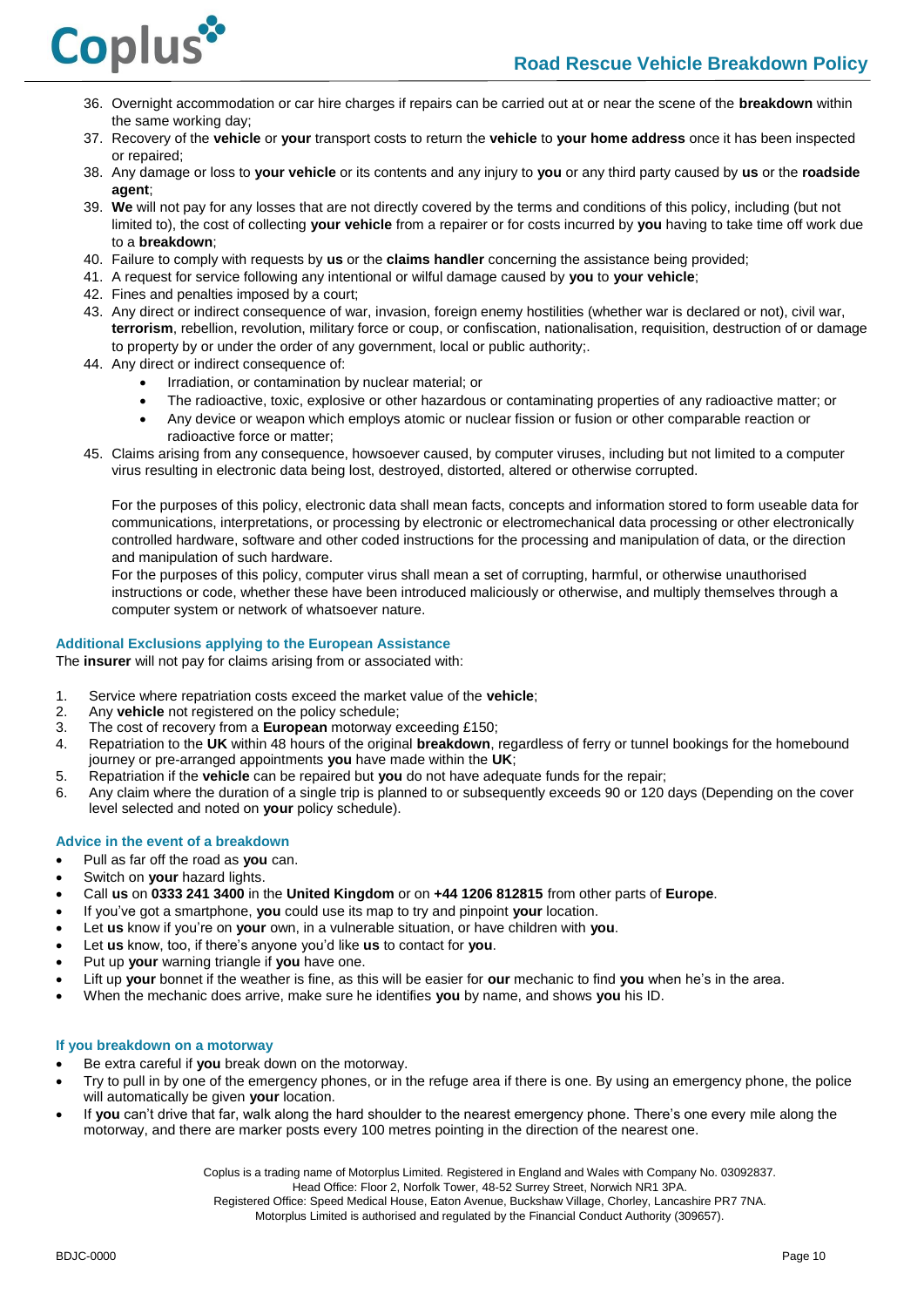

- Never cross the carriageway to get to a closer phone.
- Lift the receiver and it connects automatically. It's free to use, and the control centre will know exactly where **you** are.
- Tell them **your** registration number, and details of **your** insurance.
- While **you're** waiting for **us** to get to **you**, make sure all passengers leave the **vehicle** by the doors furthest from the road, and stand well back from the traffic.

### <span id="page-11-0"></span>**Other formats**

<span id="page-11-1"></span>If **you** require this document in any other format please do not hesitate to contact **us**.

#### **Telephone calls**

<span id="page-11-2"></span>Please note that for **our** mutual protection telephone calls may be monitored or recorded.

#### **Fraud prevention, detection and claims history**

In order to prevent and detect fraud **we** may at any time:

- share information about **you** with other organisations and public bodies including the police;
- check and/or file **your** details with fraud prevention agencies and databases, and if **you** give **us** false or inaccurate information and **we** suspect fraud, **we** will record this.

**We** and other organisations may also search these agencies and databases to:

- help make decisions about the provision and administration of insurance, credit and related services for **you** and members of **your** household;
- trace debtors or beneficiaries, recover debt, prevent fraud and to manage **your** accounts or insurance policies;
- check **your** identity to prevent money laundering, unless **you** provide **us** with other satisfactory proof of identity;
- undertake credit searches and additional fraud searches.

## <span id="page-11-3"></span>**Renewal procedure**

The term of **your** policy is one year. The **period of insurance** will end exactly one year after inception unless **you** renew **your** policy. If **you** wish to renew this insurance policy please contact **your** insurance broker who will be able to discuss **your** requirements.

#### <span id="page-11-4"></span>**Contracts (Rights of Third Parties) Act 1999**

The terms of this policy are only enforceable by the named insured. A person who is not a named insured has no rights under the Contracts (Rights of Third Parties) Act 1999 to enforce any term of this policy but this does not affect any right or remedy of a third party, which exists or is available apart from that Act.

#### <span id="page-11-5"></span>**You agreement with others**

This contract of insurance is personal to **you** the policyholder, and the **insurer**.

**We** will not be bound by any agreement between **you** and **your** appointed representative, or **you** and any other person or organisation.

<span id="page-11-6"></span>**You** may not assign any of the rights under this policy without the **insurer's** express prior written consent.

#### **Governing law**

Unless some other law is agreed in writing, this policy is governed by English law. If there is a dispute, it will only be dealt with in the courts of England or of the country within the **United Kingdom** in which **your** main residence is situated.

#### <span id="page-11-7"></span>**Astrenska Privacy Notice**

#### **How we use the information about you**

As your insurer and a data controller, we collect and process information about you so that we can provide you with the products and services you have requested. We also receive personal information from your agent on a regular basis while your policy is still live. This will include your name, address, risk details and other information which is necessary for us to:

• Meet our contractual obligations to you;

- issue you this insurance policy;
- deal with any claims or requests for assistance that you may have

• service your policy (including claims and policy administration, payments and other transactions); and,

detect, investigate and prevent activities which may be illegal or could result in your policy being cancelled or treated as if it never existed;

• protect our legitimate interests

Coplus is a trading name of Motorplus Limited. Registered in England and Wales with Company No. 03092837.

Head Office: Floor 2, Norfolk Tower, 48-52 Surrey Street, Norwich NR1 3PA.